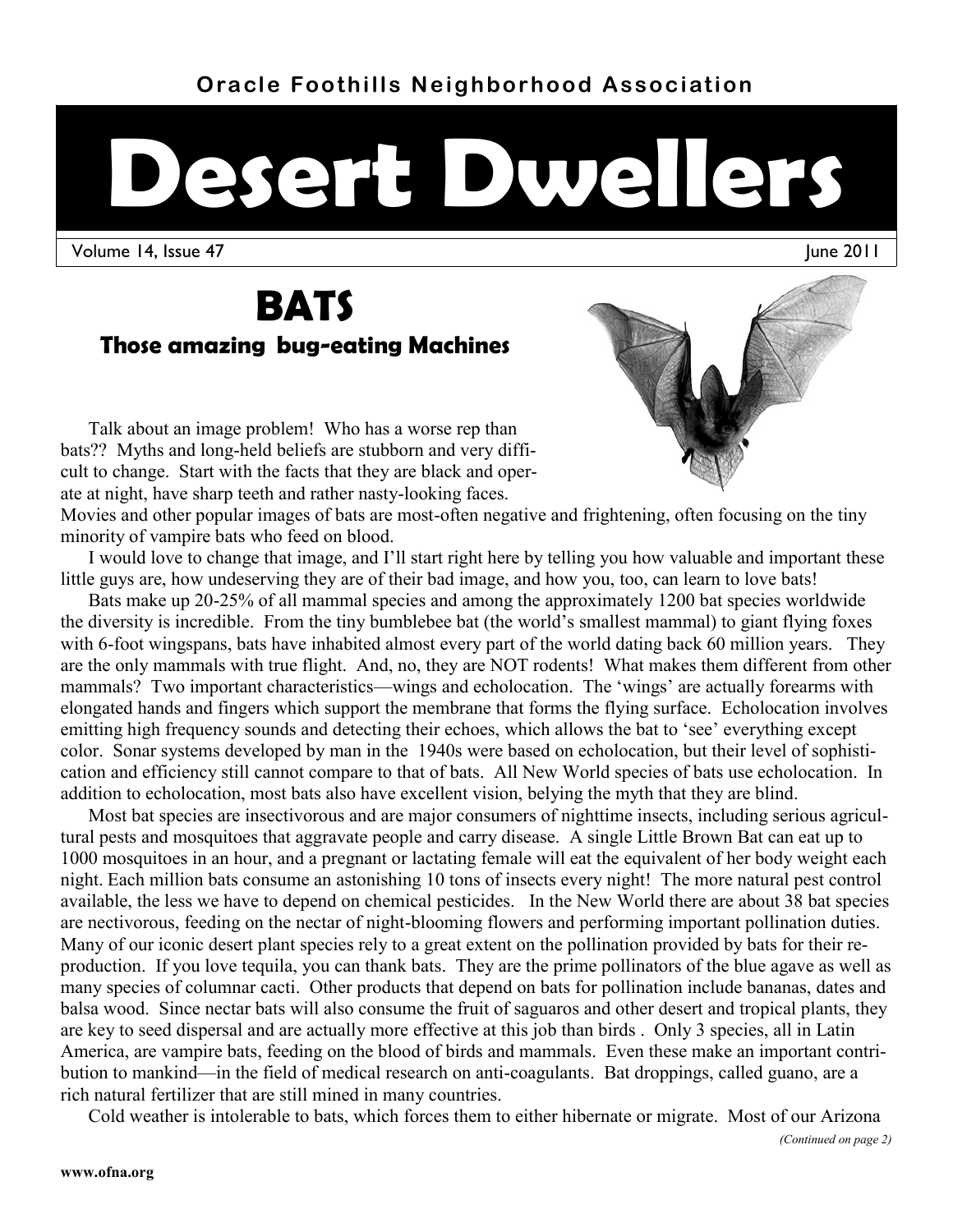#### *BATS (Continued from page 1)*

bats migrate south in the winter. They will mate during their winter stay, and the females will give birth to one or possibly two babies in the summer roost. Caves, bridges, mines and buildings all provide summer daytime roosting habitat for bats in Arizona. Very long-lived for such small animals, some temperate-zone hibernators can live 15 to 20 years or more.

Owls are the main predators of bats, as they are active at the same time, but other predators include falcons, hawks, lizards, snakes, raccoons, skunks, ringtails, and, of course, man. Bats are protected by both state and federal laws. White nose syndrome disease is now having a devastating effect on hibernating bats in the eastern U.S. WNS is a fungus that lives in cold, damp caves or mines and has spread to bats in 19 states and killed more than a million bats since being discovered in 2006.

Some of the greatest misinformation about bats concerns rabies. Although bats, like any mammal, can carry the disease, less than one half of one percent of bats contract rabies. The possibility of contracting rabies from a bat is greatly exaggerated. More people are killed each year by lightning, dogs and bees. Still, you should use common sense and not handle a bat, whether it is dead or alive. If you find a bat on the ground, or if your pet comes into contact with a bat, contact Pima Animal Control Center, 243-5900, your veterinarian, or Arizona Game and Fish Department, 628-5376.

In Arizona, we are fortunate to have 28 species of bats, perhaps 10 of which you can see right here in Tucson. Thousands of Mexican free-tailed bats use bridges in Tucson as their summer roost. Other species you might see include Western pipistrelle, cave myotis, big brown, pallid, Yuma myotis, California myotis and, rarely, silver-haired. Two species of nectar bats are also here in the summer lesser long-nosed and Mexican long-tongued. For a wonderful spectacle, go down to the Campbell/River bridge in the summer before dusk and watch the thousands of bats, mainly Mexican free tails, emerge to go foraging for the night. The Arizona Sonora Desert Museum will have docents at the bridge on Thursday evenings throughout the summer, talking about bats, answering questions and demonstrating

echolocation with bat monitors.

Mexican free-tailed bats (*Tadarida braziliensis*), the most numerous species in Tucson, are called the jets of the bat world. They are made for speed, with long, narrow wings. A medium-sized bat with reddish to dark brown or gray fur, they have broad, black, forward-facing ears and wrinkled lips. Their tails extend more than one third beyond the tail membranes. Known as swarm feeders, they often travel to the agricultural fields of Avra Valley for foraging, returning to their roost under bridges in the early morning. They roost in large maternity colonies, having given birth to one pup in late spring or early summer, and use caves or man-made structures for roosting. In the fall they migrate back to Mexico. Mexican free-tailed bats consume huge numbers of insects that damage crops such as corn and cotton. In Austin, Texas, where over a million Mexican free-tailed bats roost under the Congress Avenue Bridge, their nightly emergence has become a huge tourist draw, earning millions of dollars for the local economy every year.

Previously I mentioned two species of nectarfeeding bats that migrate to Arizona in the spring and summer. The Lesser Long-Nosed and the Mexican Long-Tongued follow the bloom of columnar cacti [but not saguaros] north in the spring and roost in caves or mines during their stay in Arizona. These bats have also learned that sweet nectar can be obtained from hummingbird feeders and, primarily in the late summer before they return to Mexico, can be seen taking nectar from the feeders. If you have a hummingbird feeder, start checking to see if the level of the nectar is dropping overnight. If so, start watching around 9pm for an amazing show. These bats can hover like hummingbirds, but they do so only briefly at feeders. When they approach the feeder, they extend their long tongue into the tiny opening, extract the nectar and fly away, all in a second or so. To see a large number of bats (perhaps dozens) with a 14" wingspan circling and approaching the feeder in darkness is awe-inspiring. I have had nectar bats at my feeders for several years in August and September. They fly long distances from their roost caves in the Rincons and Catalinas to reach feeders in our neighborhood. The *(Continued on page 3)*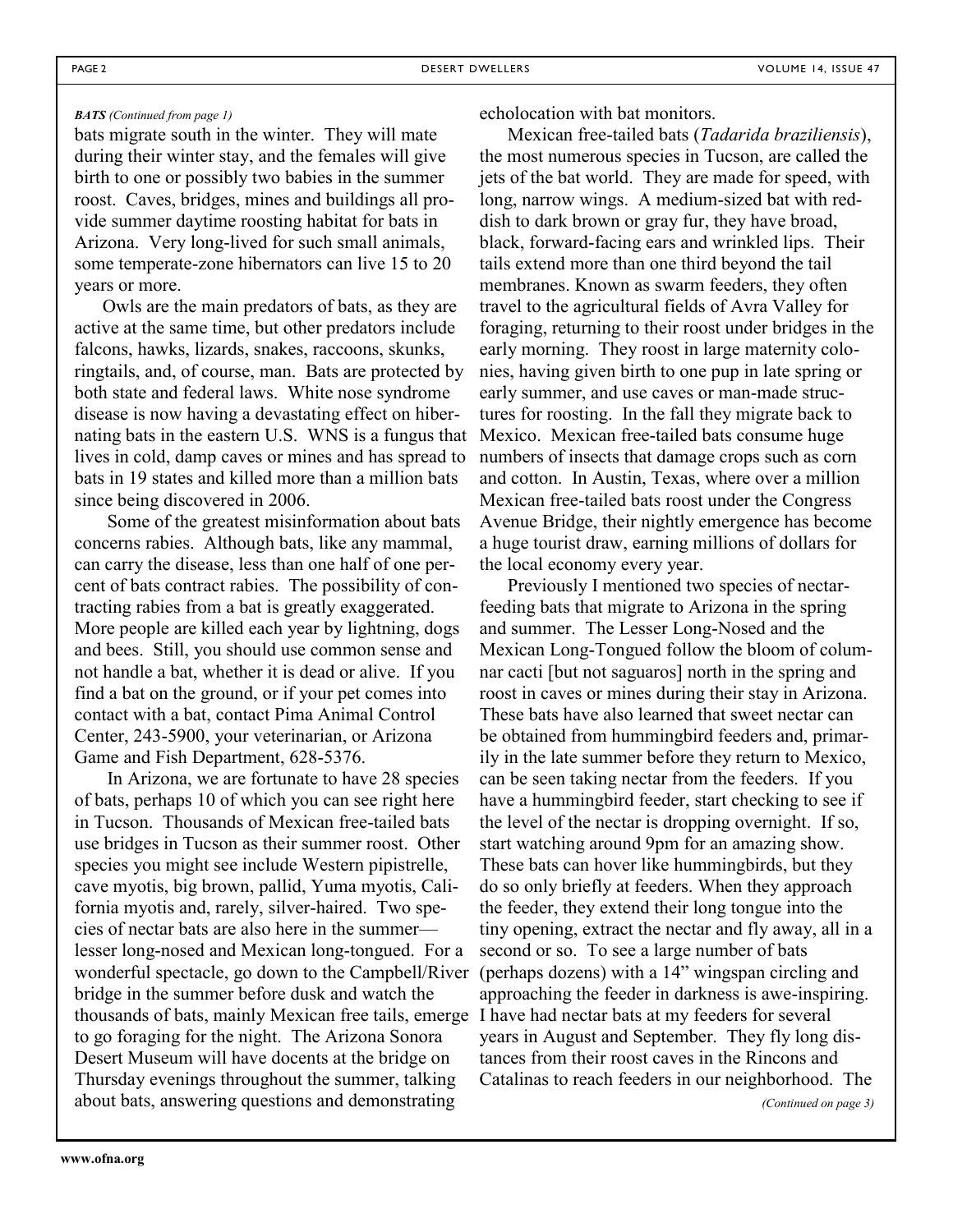#### *BATS (Continued from page 2)*

Town of Marana sponsors a bat/hummingbird feeder study every year, involving residents like us. To participate in the study, go to *http://www.marana.com/ index.aspx?nid=520,* or just Google *BAT STUDY MARANA*.

In two previous years, researchers from U.S. Fish and Wildlife Service, Arizona Game and Fish Department and the University of Arizona have come to my home to trap and study the nectar bats. In 2007, bats were trapped, weighed, ID'd, sexed and then fitted with a tiny radio transmitter. Once released, the researchers tracked the bats, hoping to learn more about their roosting and foraging habits. The entire text of the findings can be read at: *http:// www.marana.com/DocumentView.aspx?DID=2901.*  Last year, the same researchers from USFWS and AGFD trapped bats to determine species, age, sex, weight, health, etc. and then released them. In both cases, all the bats were lesser long-nosed, (*Leptonycteris yerbabuenae*). The LLNB is classified as Endangered in the US portion of its range. Also last year, a U of A student conducted research at my feeders to learn more about the cues that nectar bats use to find the feeders.

In conclusion, bats are important indicators of a healthy ecosystem, and make valuable contributions to mankind and to the flora of the Sonoran Desert region. Many resources are available to increase your knowledge and understanding of these phenomenal animals. Some have been mentioned in this article, and others can be found at Bat Conservation International (www.batcon.org), the Arizona Game and Fish Department and the Arizona Sonora Desert Museum (www.desertmuseum.org). At the batcon website, you can find plans for building a bat house to encourage bats to roost nearby, and to use as an excellent educational tool for your children.

I urge you to get better acquainted with our flying mammalian friends!

*Carole DeAngeli*

*References: http://www.batcon.org http://www.desertmuseum.org Karen Krebbs, B.Sc., Arizona Sonora Desert Museum Dr. Rodrigo Medellin, Dir. Science and Conservation, ASDM Dr. Ted Fleming, Emeritus Professor of Biology, University of Miami; Adjunct Professor, Department of Ecology and Evolutionary Biology, University of Arizona*



#### **A Note about Dues**

An OFNA membership form is always included on the back page of the Desert Dwellers newsletter. I include this for the convenience of those who perhaps did not receive an invoice or have misplaced it. Remember that our fiscal year runs from **September 1 to August 31**. The 2011 fiscal year is coming to an end in just a couple of months. If you have forgotten whether your dues are paid, please contact the membership chairman:

> Jay DeAngeli ejdeangeli@comcast.net 520-690-1107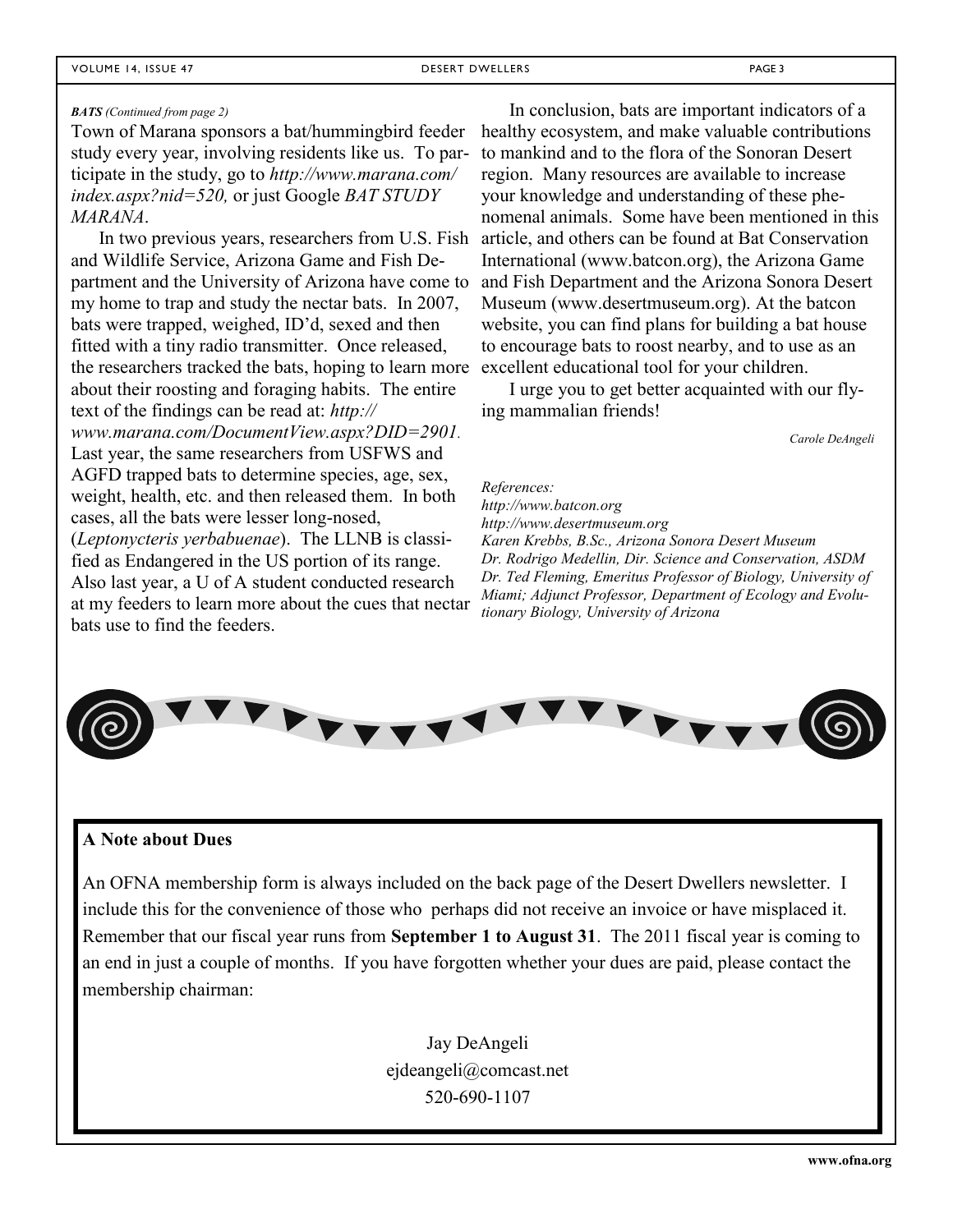| <b>OFNA Financial Report - Fiscal Year 2011</b> |          |  |  |  |  |  |
|-------------------------------------------------|----------|--|--|--|--|--|
| Balance Forward (9/1/10)                        | \$13,260 |  |  |  |  |  |
| Income                                          | 1,980    |  |  |  |  |  |
| Expenses                                        | 4,381    |  |  |  |  |  |
| Current Balance (5/2/11)                        | \$10,859 |  |  |  |  |  |
|                                                 |          |  |  |  |  |  |

Detailed financial reports are available at the Annual Meeting. Members may receive a copy at any time by requesting it from the Treasurer, ejdeangeli@comcast.net, 690-1107.

# Weekly Neighborhood Update

If you want to receive weekly neighborhood updates via e-mail, drop a note to:

#### **caroledeangeli@earthlink.net**

All residents are welcome to be on the list.

# **C R I M E**

Crime has been down last few months, which is good news for all of us. Neighborhood Patrols continue on an informal basis, watching for suspicious activity during daytime hours. We did have one daytime burglary in January on Canyon View Drive, 2 incidents of larceny from a motor vehicle (both on the same night) and a stolen car abandoned in the neighborhood. Please contact your Block Captain if you see or hear of a crime or suspicious activity. Please also notify me at **caroledeangeli@earthlink.net** so I can alert the neighbors.

Neighborhood Watch Area Leaders:

Jacki Elder, elder@theriver.com, 292-6070 Bente Jensen, bentejaz@gmail.com, 744-7742

# **OFNA is ONLINE**

**Be sure to visit our website, ofna.org, and explore all the information available there. The PHOTOS pages are continuing to expand.**

**And, look for Oracle Foothills Neighborhood Association on FACEBOOK.**

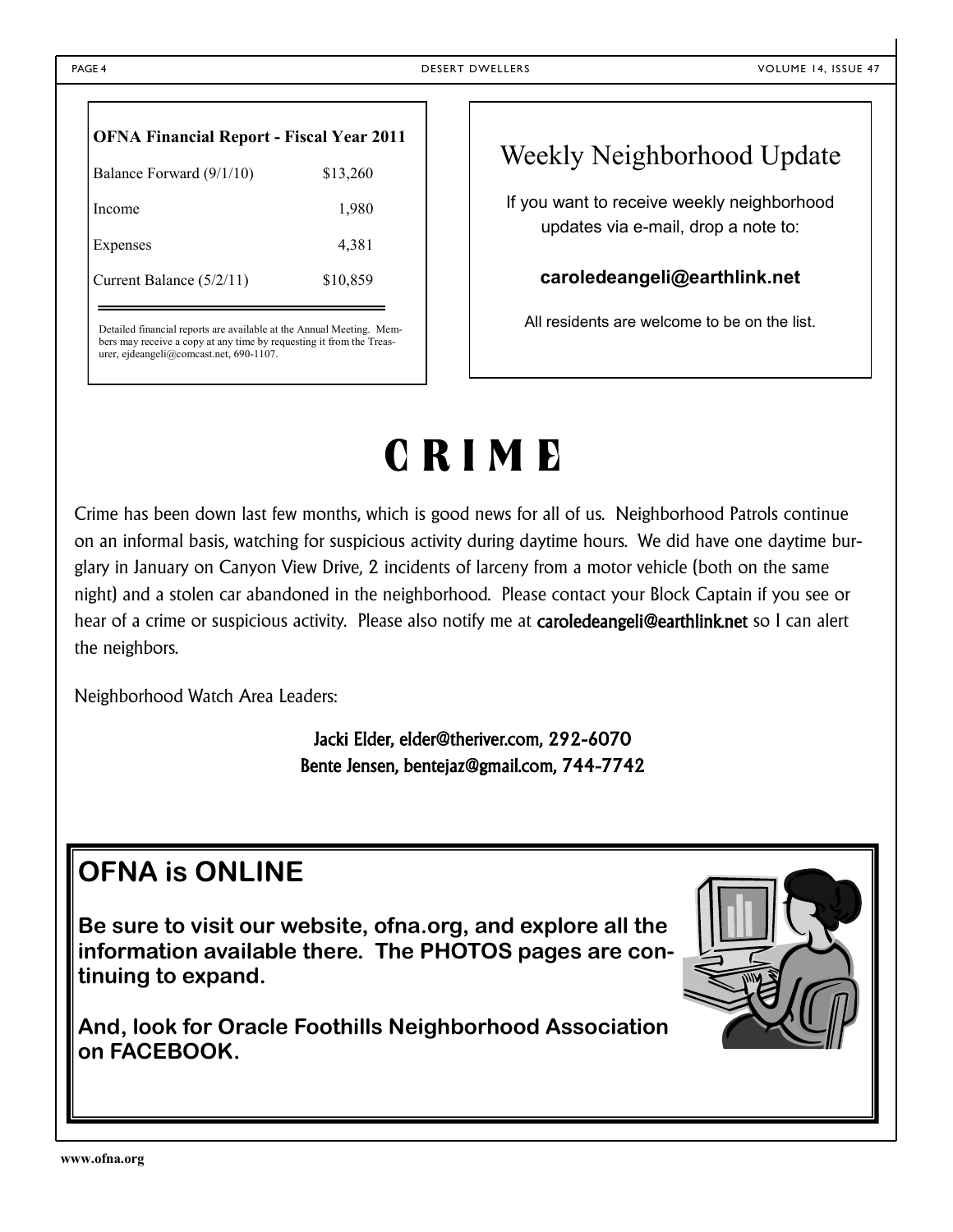

**DATE: Saturday, October 22 TIME: Noon to Dark PLACE: Yvon Dr. Wash BRING: Potluck Dish OFNA will provide everything else, including delicious grilled chicken, brats and ribs. Come and enjoy the day with your neighbors!**

# **The Neighborhood Picnic is making it's 14th annual appearance this fall. Your help is needed to make it a success. If you can help in any way or would like more information, please contact**

**Picnic Chairman Mark Andersen mark@markmarie.com, 887-2296** 



# **Board Candidates Needed**

OFNA is looking for a few good candidates for the Board of Directors for fiscal year 2012. Election of a new board will take place at the Annual Meeting, to be held on September 10th. Your Neighborhood Association works hard to maintain and improve the quality of life in Oracle Foothills neighborhood and to represent your interests. Please consider serving for a year on the Board, adding your voice and expertise to the Board for the benefit of your neighbors. If you are interested, please contact **Susan Berger, 690-2570, sberger@rnco.com** for more information or to volunteer.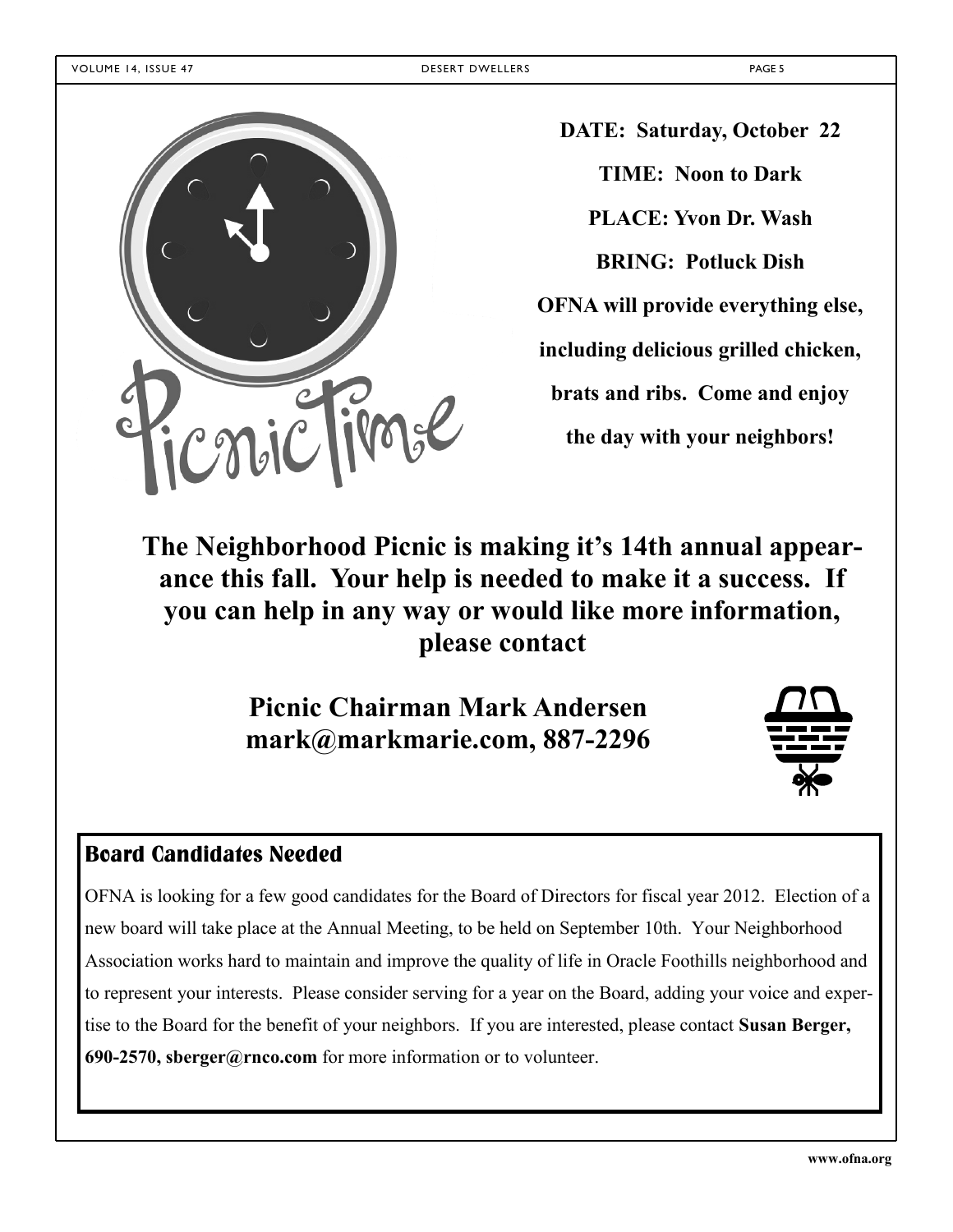# To Rebuild Our Streets

# Improvement Districts

In the last issue of the Desert Dwellers, I wrote an article about the deplorable condition of our neighborhood streets and the pleas sent out by OFNA to our Pima County Supervisor and the Transportation Department. Essentially, the answer is that, while Pima County will continue to provide a level of maintenance for our existing streets, they do not have the funds or the responsibility to completely rebuild the streets as they so desperately need.

In order to properly repair the streets of our subdivision, property owners could form an Improvement District, which is a special taxing district, for the purpose of raising the necessary funds to rebuild the streets. Improvement Districts are commonly used throughout the country as a way for property owners to finance projects in their area, such as street lighting, drainage, sidewalks, parks and street repair. The costs of the improvement are charged to the property owners in the district based upon the benefit derived from the improvements.

Property owners in the proposed Improvement District make a request to the Pima County Board of Supervisors, detailing the purpose of the district, the area to be included and an estimate of support for the project. The Board of Supervisors evaluate the plan and determine the feasibility of the district.

If the project appears to be supportable by the properties within the boundary, the petition phase begins. All affected property owners are asked to sign petitions to approve the project and agree to the funding. A majority of property owners must sign the petitions in order for the project to proceed.

The Board of Supervisors will then give the final approval to form the district. The design and construction phase will then proceed. All design work and construction activity is authorized and/or performed by Pima County or its contractors.

Once the construction phase is complete, the County assesses **all** the property owners in the district for the costs of the improvement. Generally, bonds are issued by the District to finance the cost of the improvements. The property owners are as-

*(Continued on page 7)*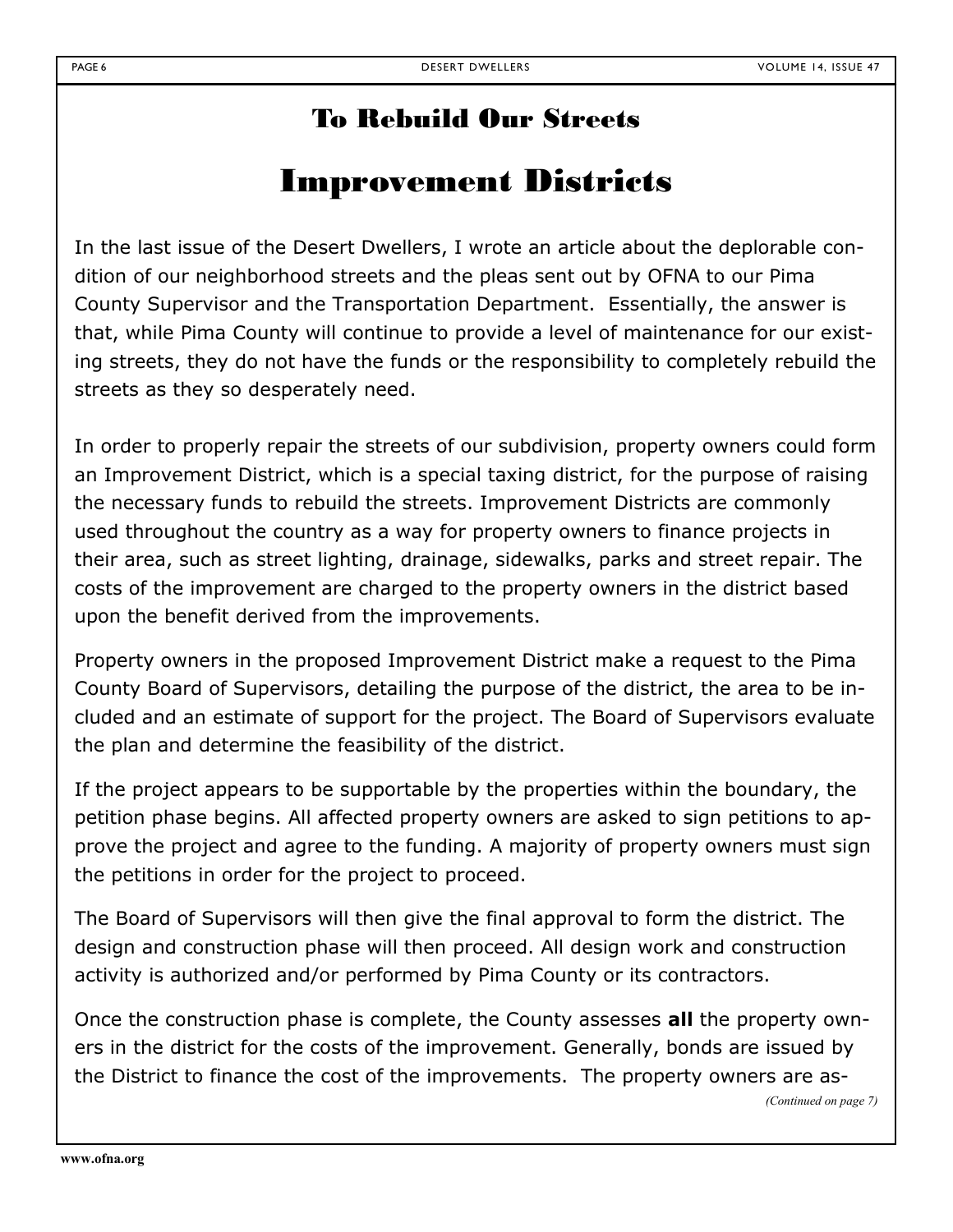#### *(Continued from page 6)*

sessed the principal and interest costs of the bonds over a period of years. The assessment is payable semi-annually over a period of several years. Pima County would assume maintenance of the new roadways.

Rebuilding old roadways such as ours can be very expensive due to possible roadway realignment, drainage, etc.

The Pima County document outlining the procedure can be found at OFNA's website:

## **http://ofna.org/Improvement%20Districts.pdf**

OFNA is requesting that Pima County representatives speak on this subject at our neighborhood association's Annual Meeting. This will give neighbors a chance to ask questions and get more information.

Please note that OFNA is not advocating for or against an Improvement District. We simply want to make neighbors aware of this option.

# SAVE THE DATE!

# Oracle Foothills Neighborhood Associations's

# Annual Meeting

will be held on

Saturday, September 10th

at Dove of Peace Lutheran Church, 660 W. Roller Coaster Rd., in All Saints Hall. Coffee and Conversation start at 8am, the meeting will begin promptly at 9. We will have gue*rt sp*eakers, bring you up to date on neighborhood events, elect new Board members, and have a raffle. We hope to see you there! For more information, contact OFNA President

Carolyn Redmore

## 319-1319

## cdredmore@aol.com